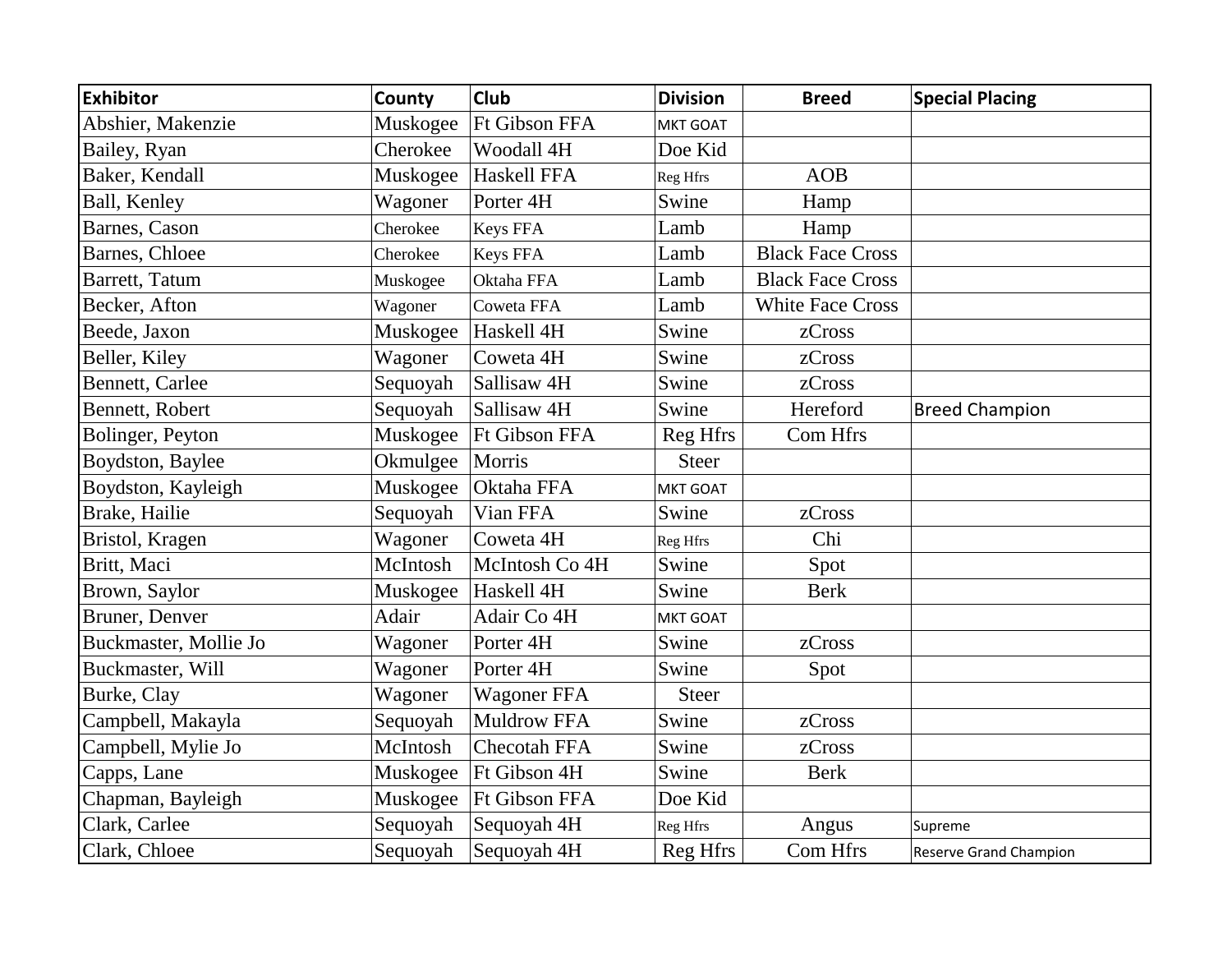| Clark, Chloee       | Sequoyah | Sequoyah 4H              | Reg Hfrs     | Maine                   | <b>Bronze Medallion</b>       |
|---------------------|----------|--------------------------|--------------|-------------------------|-------------------------------|
| Clark, Corbin       | Okmulgee | Morris                   | Swine        | Hamp                    |                               |
| Clark, Jace         | Okmulgee | Morris                   | Swine        | zCross                  | <b>Bronze Medallion</b>       |
| Clark, Zane         | Okmulgee | Morris                   | Swine        | Hamp                    |                               |
| Clawson, Landon     | Adair    | Adair Co 4H              | MKT GOAT     |                         |                               |
| Cole, Gunner        |          | Muskogee Haskell 4H      | Swine        | Duroc                   |                               |
| Collins, Jimmy      | Adair    | Westville FFA            | Reg Hfrs     | Limi                    |                               |
| Cooper, Audrey      |          | Muskogee   Ft Gibson FFA | Swine        | Duroc                   |                               |
| Cooper, Cayden      | Muskogee | <b>Ft Gibson FFA</b>     | Swine        | Duroc                   | <b>Reserve Breed Champion</b> |
| Cooper, Taylor      | Muskogee | Ft Gibson 4H             | MKT GOAT     |                         |                               |
| Criner, Addie       | Wagoner  | Porter FFA               | Reg Hfrs     | Simmental               | Reserve Breed Champion        |
| Crittenden, Riley   | McIntosh | McIntosh Co 4H           | Swine        | zCross                  |                               |
| Crittenden, Savanah | Cherokee | Keys FFA                 | Lamb         | <b>Black Face Cross</b> |                               |
| Davis, Grace        | Muskogee | Warner 4H                | Swine        | Hamp                    |                               |
| Davis, Hadleigh     | Muskogee | Muskogee FFA             | Swine        | zCross                  |                               |
| Dillingham, Alyson  | Wagoner  | Wagoner Co 4H            | Reg Hfrs     | Limi                    |                               |
| Dishman, Waylon     | Muskogee | Porum FFA                | <b>Steer</b> |                         |                               |
| Dismukes, Katie     | McIntosh | Checotah 4H              | Reg Hfrs     | Charolais               |                               |
| Dismukes, Shayla    | McIntosh | Checotah 4H              | Reg Hfrs     | Charolais               | Reserve Breed Champion        |
| Donaho, Joshua      | Okmulgee | <b>Beggs FFA</b>         | Reg Hfrs     | <b>AOB</b>              | <b>Breed Champion</b>         |
| Duke, Britt         | Muskogee | Porum 4H                 | Swine        | zCross                  |                               |
| Duke, Roy           | Muskogee | Porum FFA                | Swine        | zCross                  |                               |
| Duke, Wayne         | Muskogee | Porum FFA                | Swine        | Hamp                    |                               |
| Fenton, Grace       | Haskell  | <b>Stigler FFA</b>       | Reg Hfrs     | Angus                   |                               |
| Forrest, Kylie      | Cherokee | Keys FFA                 | Lamb         | <b>Natural</b>          |                               |
| Foster, Korbyn      | Wagoner  | Wagoner Co 4H            | Swine        | Hamp                    |                               |
| Fowler, Kade        | Muskogee | Warner 4H                | Reg Hfrs     | Maine                   |                               |
| Fowler, Ky          | Muskogee | Warner 4H                | Reg Hfrs     | Limi                    | Reserve Breed Champion        |
| Fulton, Randi       | Wagoner  | Wagoner 4H               | Lamb         | Hamp                    |                               |
| Garrett, Andra      | Cherokee | <b>Keys FFA</b>          | Lamb         | <b>White Face Cross</b> |                               |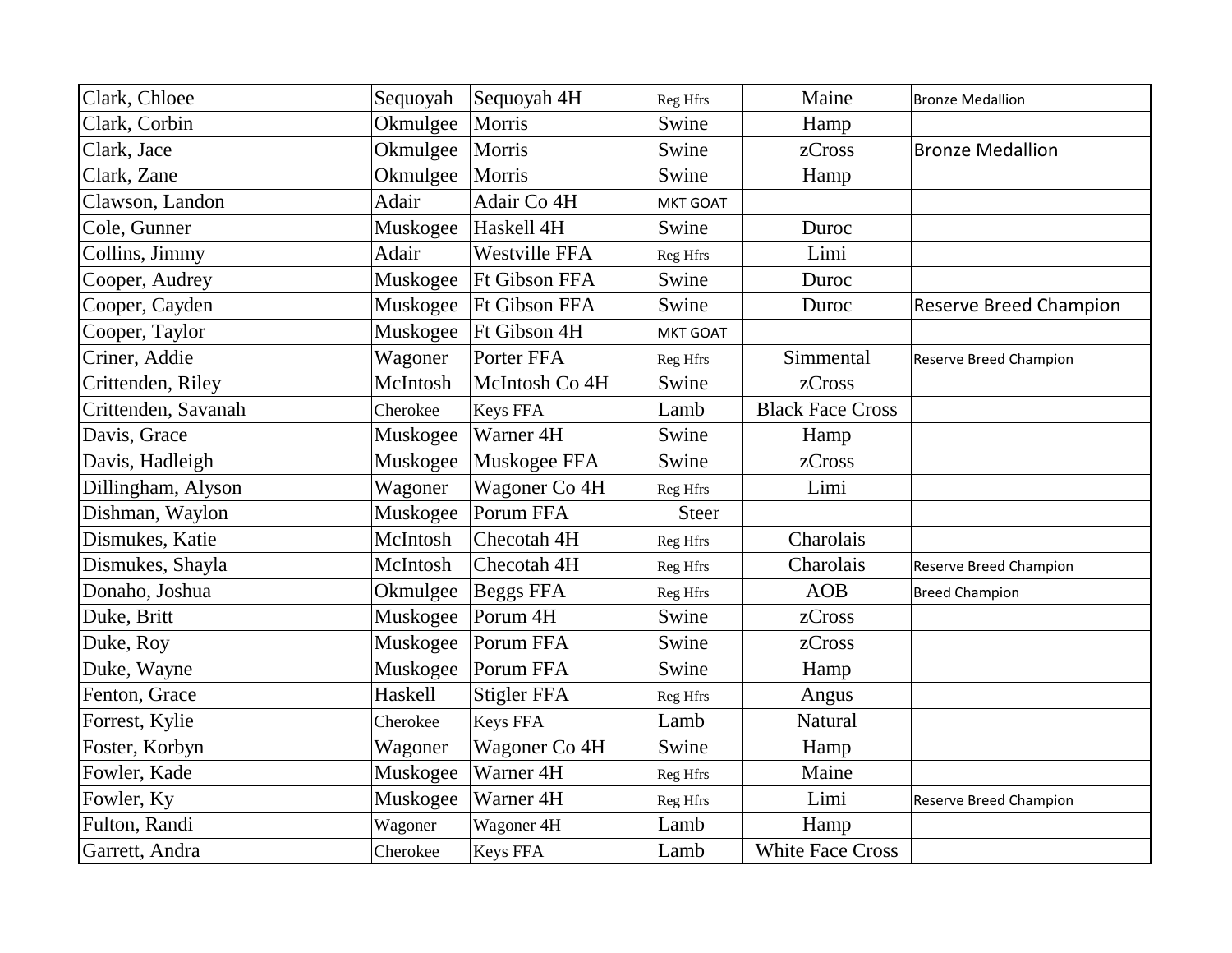| Gifford, Emma      | Muskogee | <b>Ft Gibson FFA</b>     | Lamb         | <b>Black Face Cross</b> |                               |
|--------------------|----------|--------------------------|--------------|-------------------------|-------------------------------|
| Glover, Karlee     | Muskogee | Warner FFA               | Doe Kid      |                         |                               |
| Gonzales, Alanna   | Wagoner  | Porter FFA               | Lamb         | Shrop                   |                               |
| Gray, Eden         | McIntosh | Eufaula FFA              | Reg Hfrs     | Angus                   |                               |
| Greathouse, Raygan | Muskogee | Ft Gibson 4H             | MKT GOAT     |                         |                               |
| Groves, Kalen      | Okmulgee | <b>Beggs FFA</b>         | Reg Hfrs     | <b>Red Angus</b>        |                               |
| Guthrie, Nick      | Sequoyah | Sequoyah Co 4H           | Swine        | zCross                  |                               |
| Haggard, Elisabeth | Cherokee | <b>Keys FFA</b>          | Lamb         | <b>Black Face Cross</b> |                               |
| Hall, Kimber       | Muskogee | <b>Webbers Falls FFA</b> | Swine        | Duroc                   |                               |
| Hamlin, Luke       | Haskell  | Haskell Co 4H            | MKT GOAT     |                         | <b>Bronze Medallion</b>       |
| Hamlin, Rylee      | Haskell  | Haskell Co 4H            | Doe Kid      |                         |                               |
| Haney, Kadence     | Cherokee | Tahlequah FFA            | Lamb         | Natural                 |                               |
| Hansen, Miranda    | McIntosh | Eufaula 4H               | <b>Steer</b> |                         | <b>Reserve Grand Champion</b> |
| Hanson, Brayden    | Wagoner  | Coweta FFA               | Reg Hfrs     | Chi                     | <b>Reserve Breed Champion</b> |
| Harmon, Cooper     | Wagoner  | Coweta 4H                | MKT GOAT     |                         |                               |
| Hood, Madison      | Cherokee | Woodall 4H               | Lamb         | <b>Black Face Cross</b> |                               |
| Hooker, Annie      | Muskogee | Ft Gibson 4H             | Swine        | Hamp                    |                               |
| Hornbuckle, Shea   | Wagoner  | <b>Wagoner FFA</b>       | Swine        | Chester                 | <b>Reserve Breed Champion</b> |
| Jackson, Caydence  | Muskogee | Oktaha FFA               | MKT GOAT     |                         |                               |
| Kelley, Kassie     | Cherokee | Lowrey 4H                | Reg Hfrs     | Shorthorn               | <b>Breed Champion</b>         |
| Kellner, Camden    | Muskogee | Midway 4H                | Swine        | Hereford                | <b>Reserve Breed Champion</b> |
| Kennedy, Addison   | Wagoner  | <b>Wagoner FFA</b>       | Reg Hfrs     | Simmental               |                               |
| Kester, Lane       | Wagoner  | Coweta 4H                | <b>Steer</b> |                         |                               |
| King, Barron       | Okmulgee | Beggs 4H                 | MKT GOAT     |                         |                               |
| Lawley, Kannon     | Muskogee | Haskell FFA              | Lamb         | <b>Natural</b>          |                               |
| Ledbetter, Callie  | Okmulgee | Morris FFA               | Reg Hfrs     | <b>Red Angus</b>        | <b>Reserve Breed Champion</b> |
| Lee, Tyler         | McIntosh | Eufaula FFA              | Swine        | Hamp                    |                               |
| Lochart, Parker    | Muskogee | <b>Ft Gibson FFA</b>     | Reg Hfrs     | Com Hfrs                |                               |
| Lockhart, Kennedy  |          | Muskogee   Ft Gibson FFA | <b>Steer</b> |                         | <b>Grand Champion</b>         |
| Loepp, Connor      |          | Muskogee   Ft Gibson FFA | Swine        | Duroc                   | <b>Breed Champion</b>         |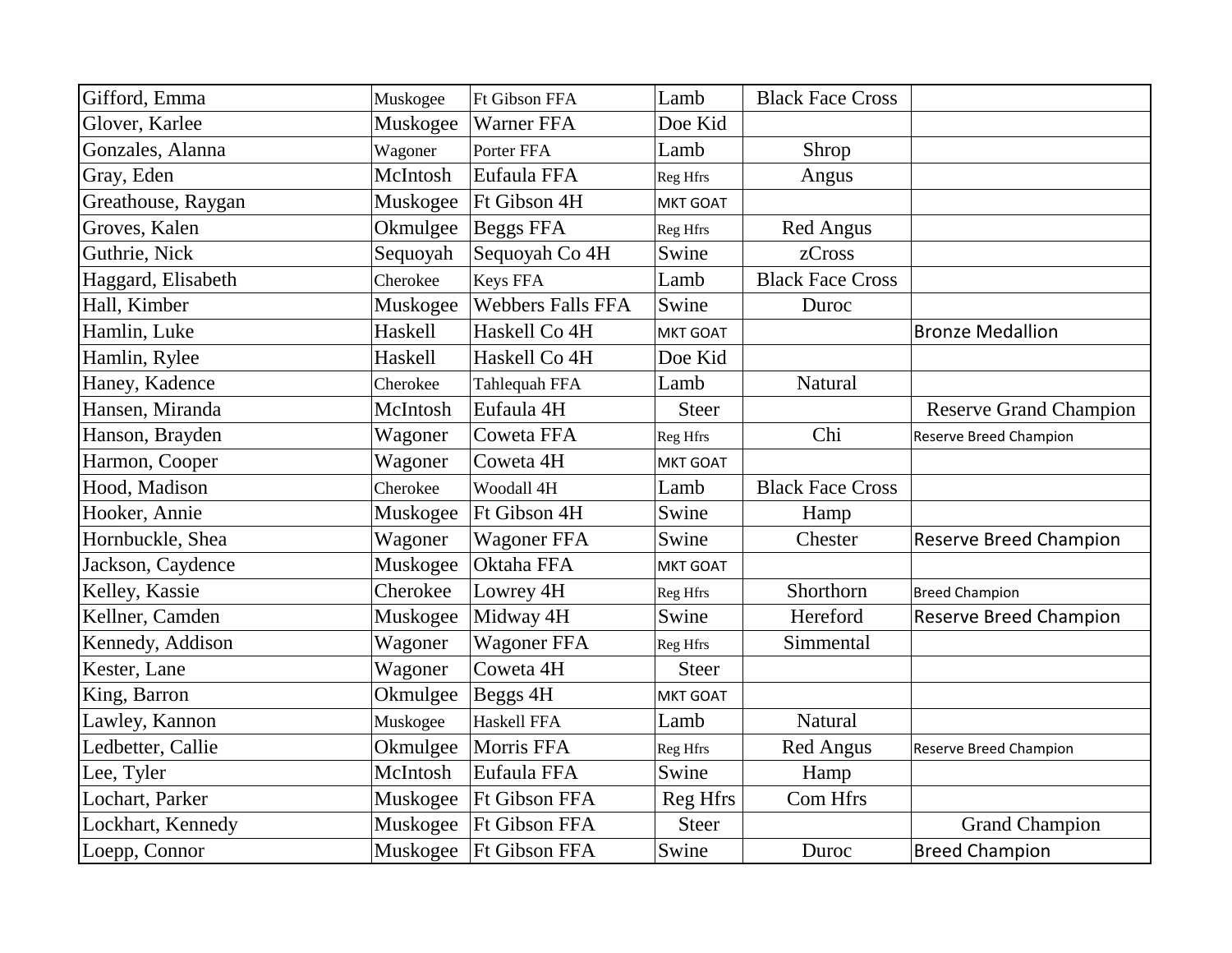| Long, Ryan         |          | Muskogee  Haskell FFA    | MKT GOAT        |                         |                               |
|--------------------|----------|--------------------------|-----------------|-------------------------|-------------------------------|
| Mack, Chloe        | Haskell  | <b>McCurtain FFA</b>     | <b>Steer</b>    |                         |                               |
| Manduiano, Brasen  | Muskogee | Oktaha FFA               | Lamb            | <b>Black Face Cross</b> |                               |
| Martin, Tristen    | Muskogee | Ft Gibson 4H             | Swine           | Hamp                    |                               |
| Mathews, Austyn    | Haskell  | Kinta <sub>4H</sub>      | Lamb            | <b>Black Face Cross</b> | Bronze Medallion              |
| Mathews, Eli       | Sequoyah | Muldrow FFA              | Reg Hfrs        | Shorthorn               |                               |
| Matthews, Lanie    | Sequoyah | Sallisaw FFA             | Lamb            | <b>Black Face Cross</b> |                               |
| Matthews, Wyatt    | Sequoyah | Sallisaw FFA             | Reg Hfrs        | Shorthorn               | Reserve Breed Champion        |
| McClung, William   | Wagoner  | Porter FFA               | Reg Hfrs        | Angus                   |                               |
| McCrary, Gus       | Cherokee | Tahlequah 4H             | Reg Hfrs        | Maine                   |                               |
| McCrary, Macy      | Cherokee | Sequoyah HS 4H           | Swine           | Poland                  | <b>Breed Champion</b>         |
| McGuire, Brooke    | Muskogee | Oktaha FFA               | Swine           | York                    | <b>Reserve Breed Champion</b> |
| McPeak, Jade       | McIntosh | McIntosh Co 4H           | <b>Steer</b>    |                         | <b>Bronze Medallion</b>       |
| McQuay, Rylan      | Muskogee | Oktaha 4H                | <b>Steer</b>    |                         |                               |
| Melton, Elizabeth  | Muskogee | Ft Gibson 4H             | <b>MKT GOAT</b> |                         |                               |
| Melton, Jacob      | Muskogee | Ft Gibson 4H             | MKT GOAT        |                         |                               |
| Miller, RiLee      | Muskogee | Porum FFA                | Swine           | zCross                  |                               |
| Milligan, Bryleigh | Wagoner  | Coweta 4H                | Lamb            | Natural                 |                               |
| Moore, Trista      | Muskogee | Ft Gibson 4H             | <b>MKT GOAT</b> |                         |                               |
| Moore, Tynlee      | Muskogee | Ft Gibson 4H             | MKT GOAT        |                         |                               |
| Morris, Carsyn     | Muskogee | Oktaha FFA               | Swine           | York                    |                               |
| Morris, Mabree     | Muskogee | Oktaha FFA               | Swine           | Hamp                    |                               |
| Nail, Paisley      | Muskogee | Ft Gibson 4H             | <b>MKT GOAT</b> |                         | <b>Grand Champion</b>         |
| Odell, Delanie     | Muskogee | <b>Ft Gibson FFA</b>     | Swine           | Hamp                    |                               |
| Odell, Isabella    | Muskogee | <b>Ft Gibson FFA</b>     | Doe Kid         |                         | <b>Bronze Medallion</b>       |
| Osborn, Karson     | Muskogee | <b>Ft Gibson FFA</b>     | Doe Kid         |                         | <b>Grand Champion</b>         |
| Osborn, Karson     | Muskogee | <b>Ft Gibson FFA</b>     | Doe Kid         |                         | <b>Reserve Grand Champion</b> |
| Owen, Brylie       | Okmulgee | Morris FFA               | MKT GOAT        |                         |                               |
| Oxtoby, Ruger      | McIntosh | McIntosh Co 4H           | Reg Hfrs        | Hereford                |                               |
| Perry, Holli       |          | Muskogee   Ft Gibson FFA | Reg Hfrs        | Hereford                | <b>Breed Champion</b>         |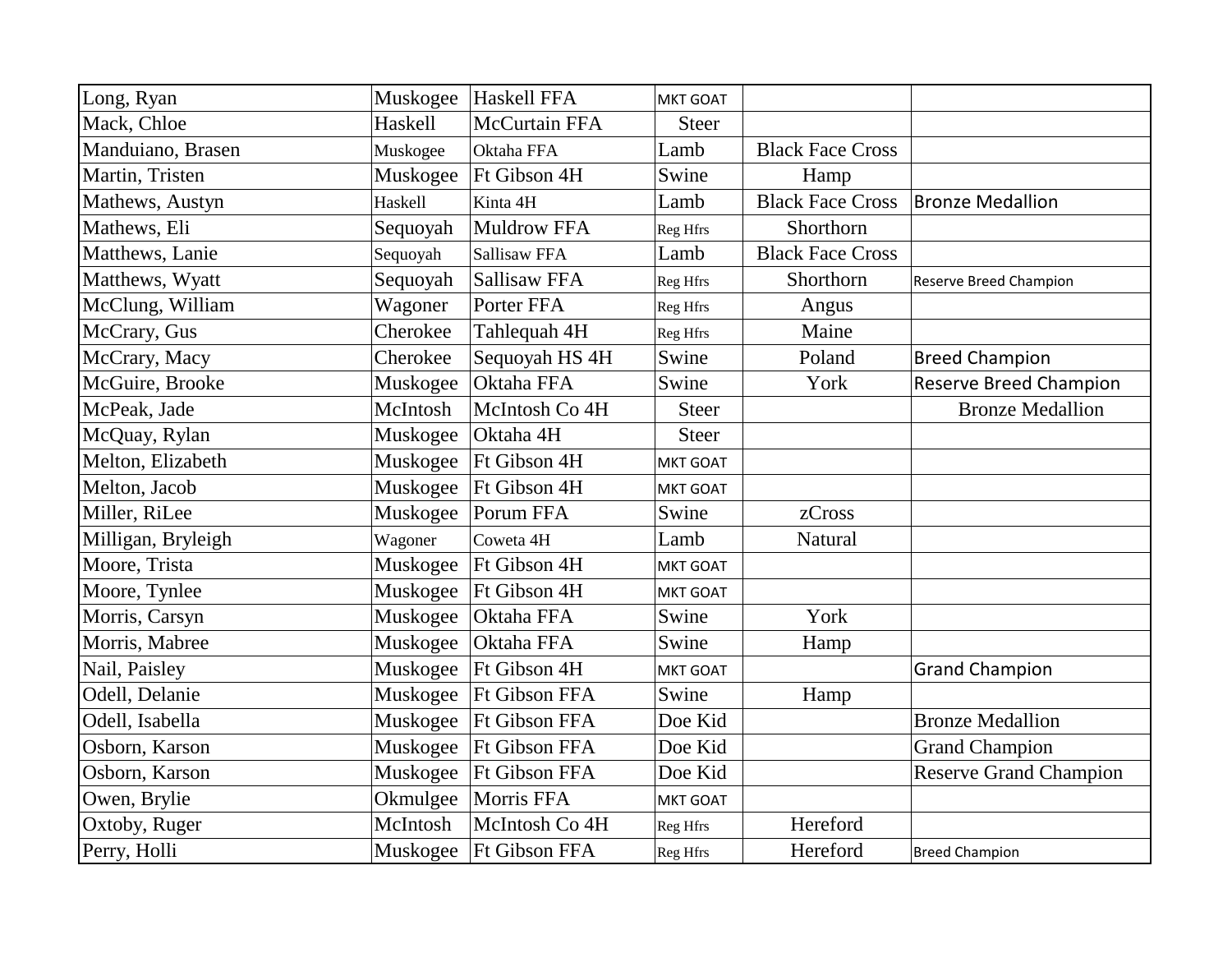| Perry, Noah       | Muskogee | <b>Ft Gibson FFA</b>    | Reg Hfrs | Hereford                |                               |
|-------------------|----------|-------------------------|----------|-------------------------|-------------------------------|
| Pool, Kaylyn      | Wagoner  | Coweta FFA              | Lamb     | <b>Black Face Cross</b> |                               |
| Pugh, Blakelee    | Sequoyah | <b>Gore FFA</b>         | Reg Hfrs | Angus                   |                               |
| Raskey, Maddy     | Muskogee | <b>Webbers Falls</b>    | Swine    | zCross                  |                               |
| Ray, Gracie       | Muskogee | Midway FFA              | Swine    | Chester                 | <b>Breed Champion</b>         |
| Reeves, Jesse     | Wagoner  | Wagoner Co 4H           | MKT GOAT |                         |                               |
| Rexwinkle, Aiden  | Wagoner  | Wagoner Co 4H           | Lamb     | Shrop                   |                               |
| Rexwinkle, Aubrie | Wagoner  | <b>Wagoner FFA</b>      | Lamb     | <b>White Face Cross</b> |                               |
| Richardson, Kylee | Wagoner  | Wagoner 4H              | Reg Hfrs | Simmental               |                               |
| Ridley, Logan     | Muskogee | Muskogee FFA            | Swine    | <b>Berk</b>             | <b>Breed Champion</b>         |
| Robertson, Anna   | Cherokee | Briggs 4H               | Reg Hfrs | Charolais               |                               |
| Rogers, Somer     | Okmulgee | Morris FFA              | Doe Kid  |                         |                               |
| Roper, Blaize     | McIntosh | McIntosh Co 4H          | Swine    | zCross                  |                               |
| Rowan, Nathan     | Cherokee | <b>Hulbert FFA</b>      | MKT GOAT |                         |                               |
| Rush, Kelsey      | Wagoner  | Wagoner Co 4H           | Swine    | Duroc                   |                               |
| Sallee, Isaiah    | Muskogee | Porum FFA               | Reg Hfrs | Simmental               | <b>Breed Champion</b>         |
| Schauffler, Mia   | Wagoner  | Coweta FFA              | Reg Hfrs | Angus                   |                               |
| Selvidge, Emma    | Okmulgee | Morris FFA              | Swine    | zCross                  | <b>Grand Champion</b>         |
| Selvidge, Jaxon   | Okmulgee | Morris 4H               | Swine    | Hamp                    |                               |
| Selvidge, Weston  | Okmulgee | Morris 4H               | Swine    | zCross                  |                               |
| Shelby, Gunner    | Muskogee | <b>Webbers Falls 4H</b> | Swine    | zCross                  |                               |
| Shoemake, Ethan   | Muskogee | Porum FFA               | Reg Hfrs | Charolais               | <b>Breed Champion</b>         |
| Skiles, Katelyn   | Muskogee | Midway FFA              | Reg Hfrs | Limi                    | <b>Breed Champion</b>         |
| Smith, Andrea     | Okmulgee | Henryetta               | Reg Hfrs | Angus                   |                               |
| Smith, Landon     | Sequoyah | Roland <sub>4H</sub>    | Reg Hfrs | Simmental               |                               |
| Spaulding, Danika | Cherokee | <b>Keys FFA</b>         | Lamb     | <b>Black Face Cross</b> |                               |
| Stacy, Jana       | Muskogee | Oktaha FFA              | Lamb     | Hamp                    |                               |
| Stacy, Tyann      | Muskogee | Oktaha 4H               | Lamb     | Natural                 | <b>Reserve Grand Champion</b> |
| Stamps, Carl Eli  | Cherokee | <b>Hulbert FFA</b>      | Lamb     | <b>White Face Cross</b> |                               |
| Steeley, Adison   | Cherokee | Tahlequah FFA           | Swine    | zCross                  |                               |